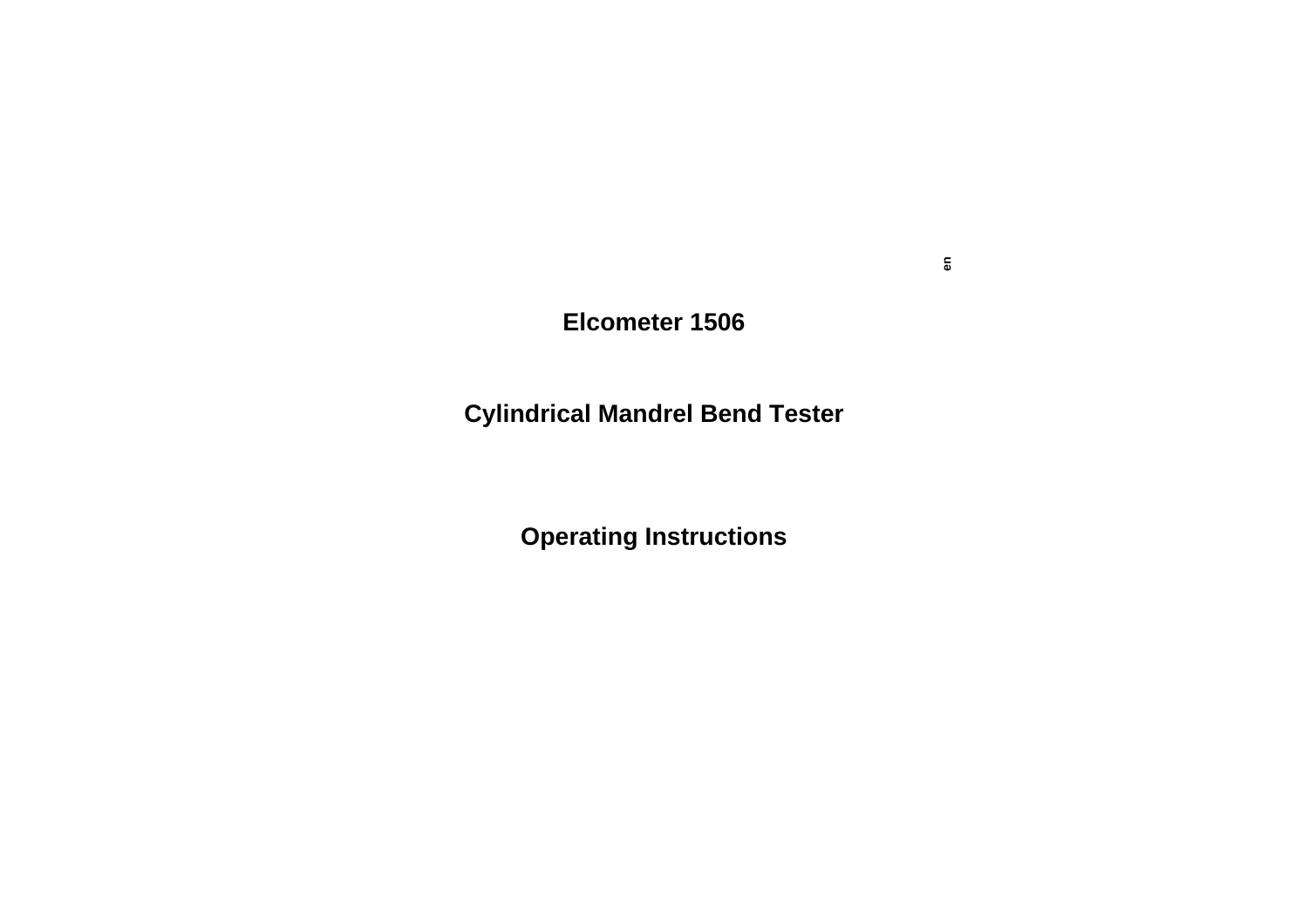elcomete is a registered trademark of Elcometer Limited All other trademarks acknowledged.

© Copyright Elcometer Limited. 2008/2012.

All rights reserved. No part of this Document may be reproduced, transmitted, transcribed, stored (in a retrieval system or otherwise) or translated into any language, in any form or by any means (electronic, mechanical, magnetic, optical, manual or otherwise) without the prior written permission of Elcometer Limited.

A copy of this Instruction Manual is available for download on our Website via www.elcometer.com

*Doc.No. TMA-0322 Issue 04Text with Cover No:19397*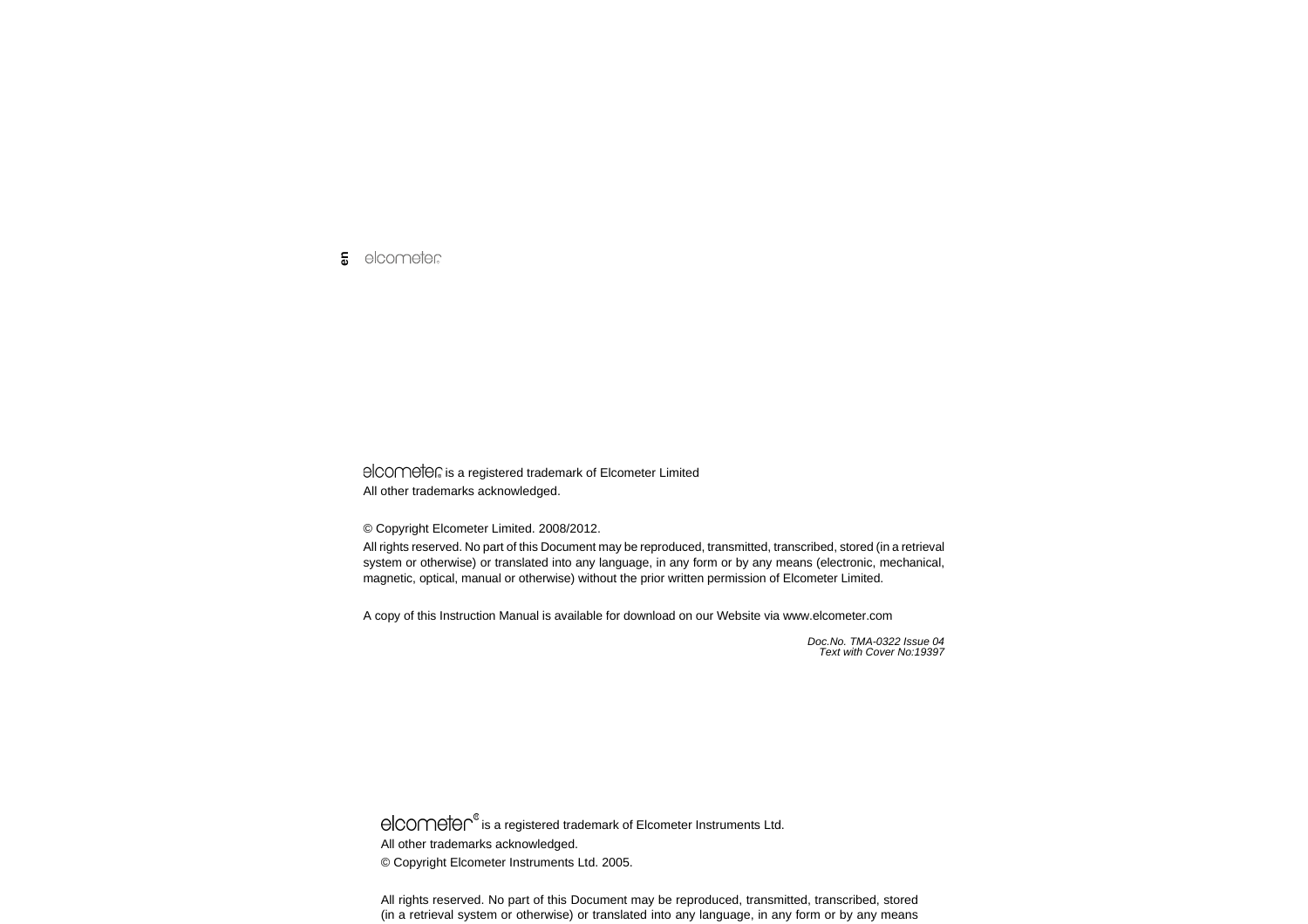### **CONTENTS**

### **Section**

### Page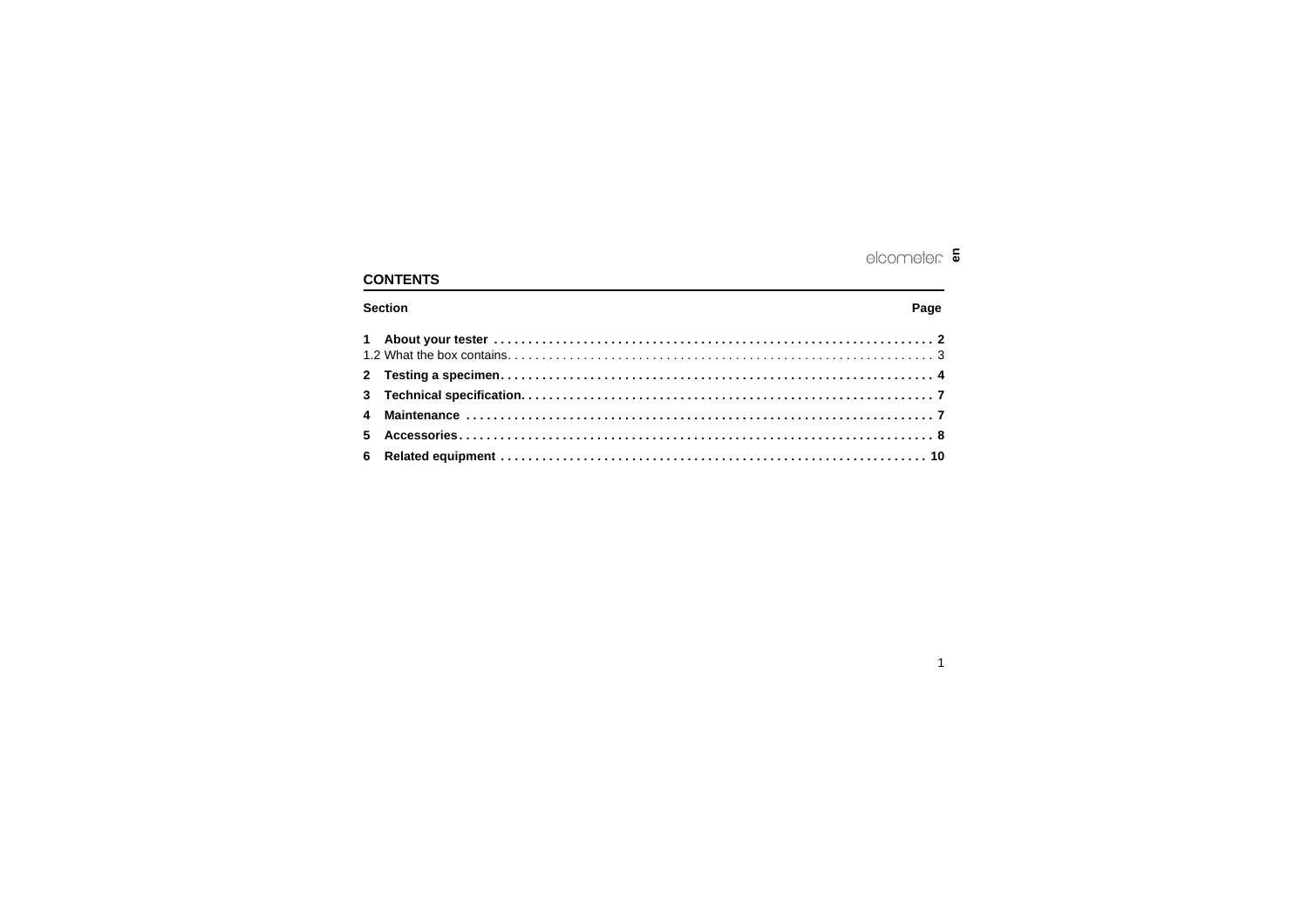**&** elcometer

hank you for your purchase of this Elcometer 1506 Cylindrical Mandrel Bend Tester. Welcome to Elcometer.T

Elcometer are world leaders in the design, manufacture and supply of inspection equipment for coatings and concrete.

Our products cover all aspects of coating inspection, from development through application to post application inspection.

The Elcometer 1506 Cylindrical Mandrel Bend Tester, is a world beating product. With the purchase of this product you now have access to the worldwide service and support network of Elcometer. For more information visit our website at [www.elcometer.com](http://www.elcometer.com)

### <span id="page-3-0"></span>**1 ABOUT YOUR TESTER**

The Elcometer 1506 Cylindrical Mandrel Bend Tester is a robust and simple-to-use instrument for determining the elasticity, adhesion and elongation of dried paint on sheet metal.

The metal sheet is clamped firmly into an adjustable vice and is bent perfectly over a mandrel by a set of adjustable rollers. A range of mandrel sizes is available to allow the point at which coating failure occurs to be determined. See ["Accessories" on page](#page-9-0) 8.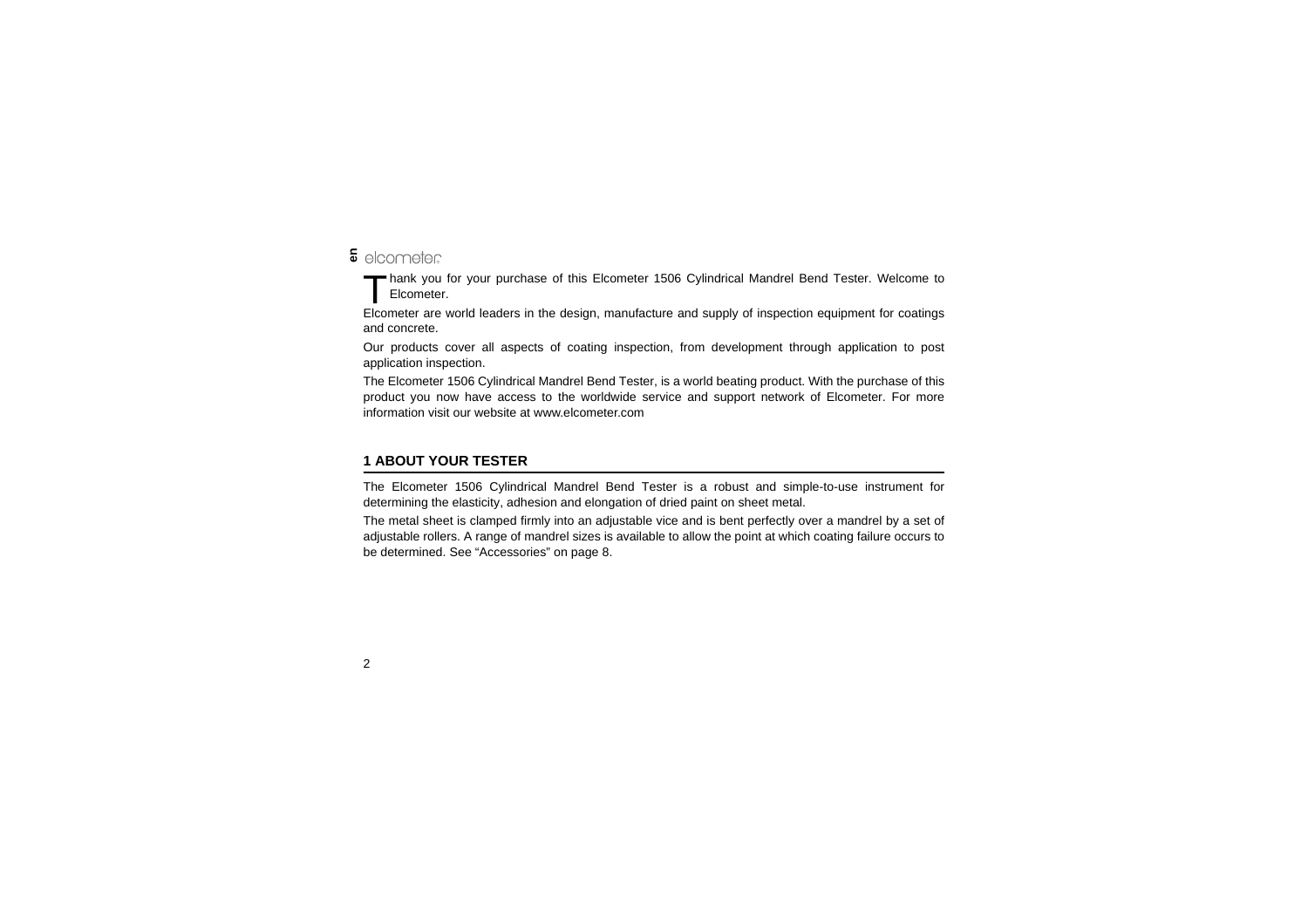### **1.1 Standards**

The Elcometer 1506 can be used in accordance with the following National and International Standards:

- •ASTM D 522-B supersedes ASTM D 1737
- •AS/NZS 1580.402.1
- •ISO 1519-2
- •JIS K 5600-5-1

### <span id="page-4-0"></span>**1.2 WHAT THE BOX CONTAINS**

- •Elcometer 1506 Cylindrical Mandrel Bend Tester
- •Operating instructions

*Note: Mandrels are not supplied as standard and must be ordered separately. See ["Accessories" on](#page-9-0) [page](#page-9-0) 8.*

**To maximise the benefits of your new Elcometer 1506 Cylindrical Mandrel Bend Tester please take some time to read these Operating Instructions. Do not hesitate to contact Elcometer or your Elcometer supplier if you have any questions.**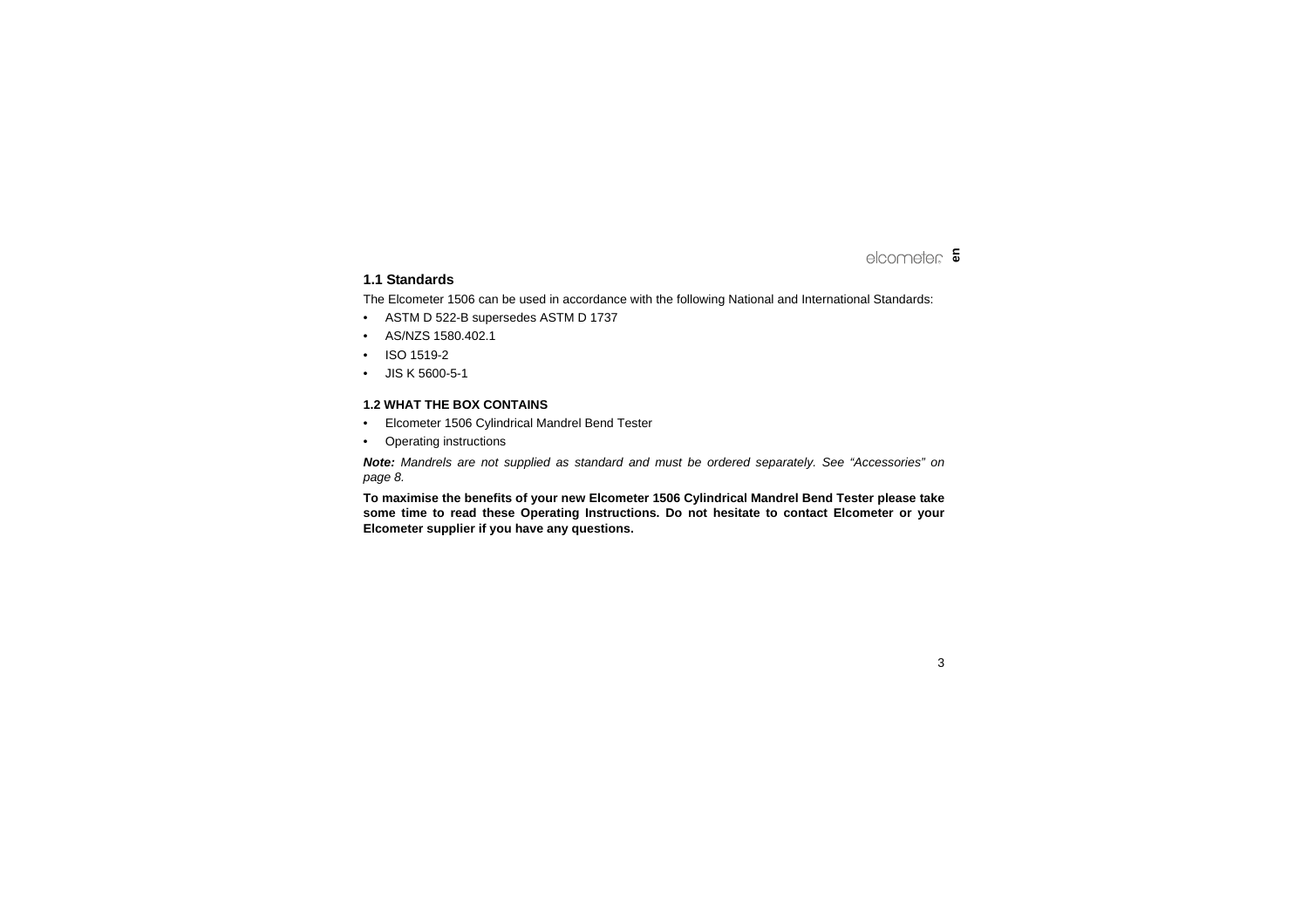### elcometer **en**

### <span id="page-5-0"></span>**2 TESTING A SPECIMEN**

- 1. Place the tester on a table with the black vice-tightening knob to your left.
- 2. Swing the bending lever anticlockwise until it reaches its stop position.
- 3. Select a mandrel and insert the mandrel into the recesses in the bending lever mechanism.
- 4. Swing the bending lever clockwise until it reaches its stop position.



5. Open the vice jaws and insert the specimen into the jaws of the vice. The painted surface of the specimen should be facing away from the mandrel.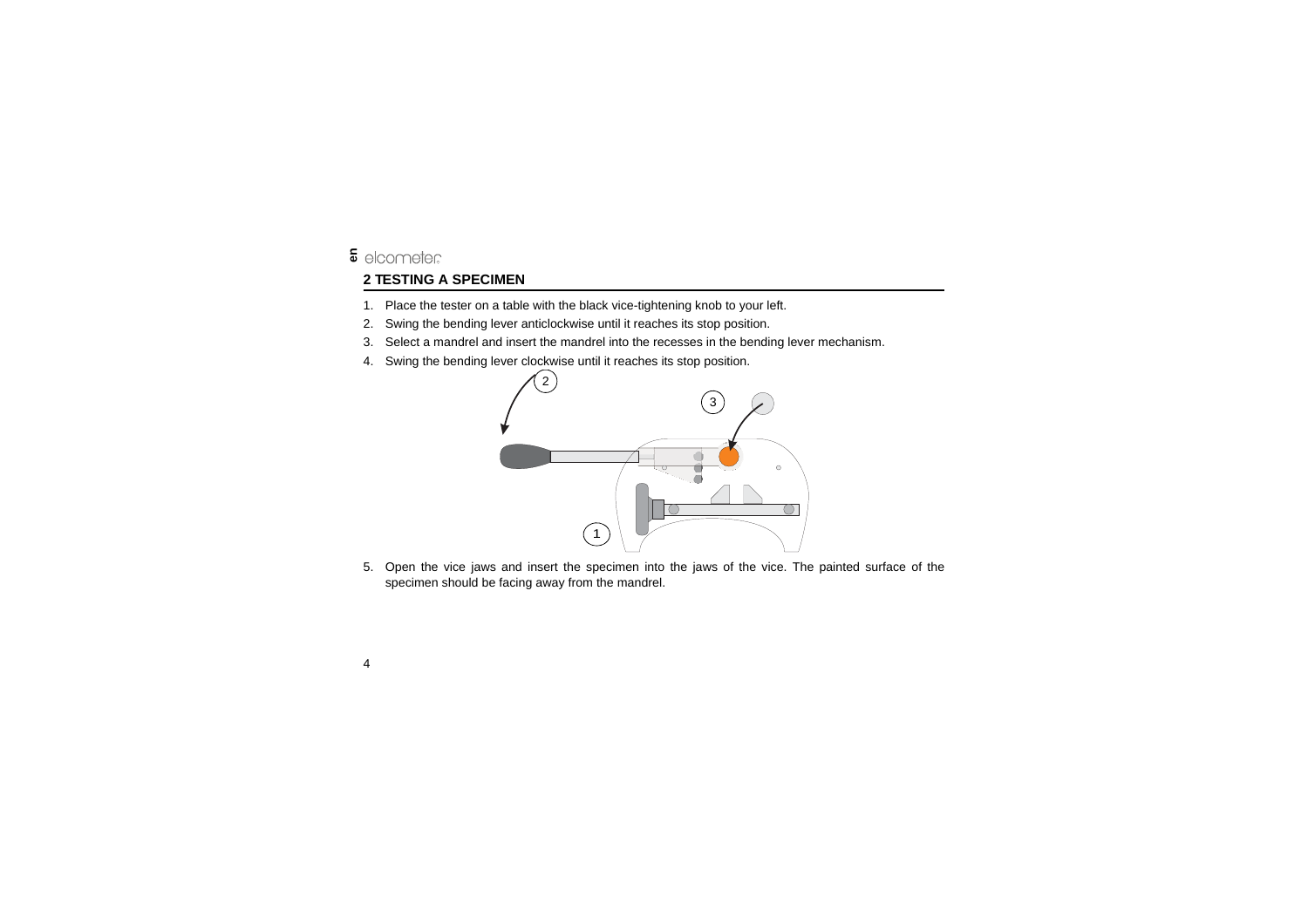6. Tighten the vice jaws until they hold the specimen lightly.



- 7. Slide the vice towards the mandrel until the specimen comes into contact with the mandrel.
- 8. Tighten the vice jaws until the specimen is held firmly. *If the jaws are not tightened sufficiently, the specimen may slip during bending.*
- 9. Rotate the handle of the bending lever until the three rollers just touch the specimen. *Avoid over tightening - there should be no pressure between the rollers and the specimen at this stage.*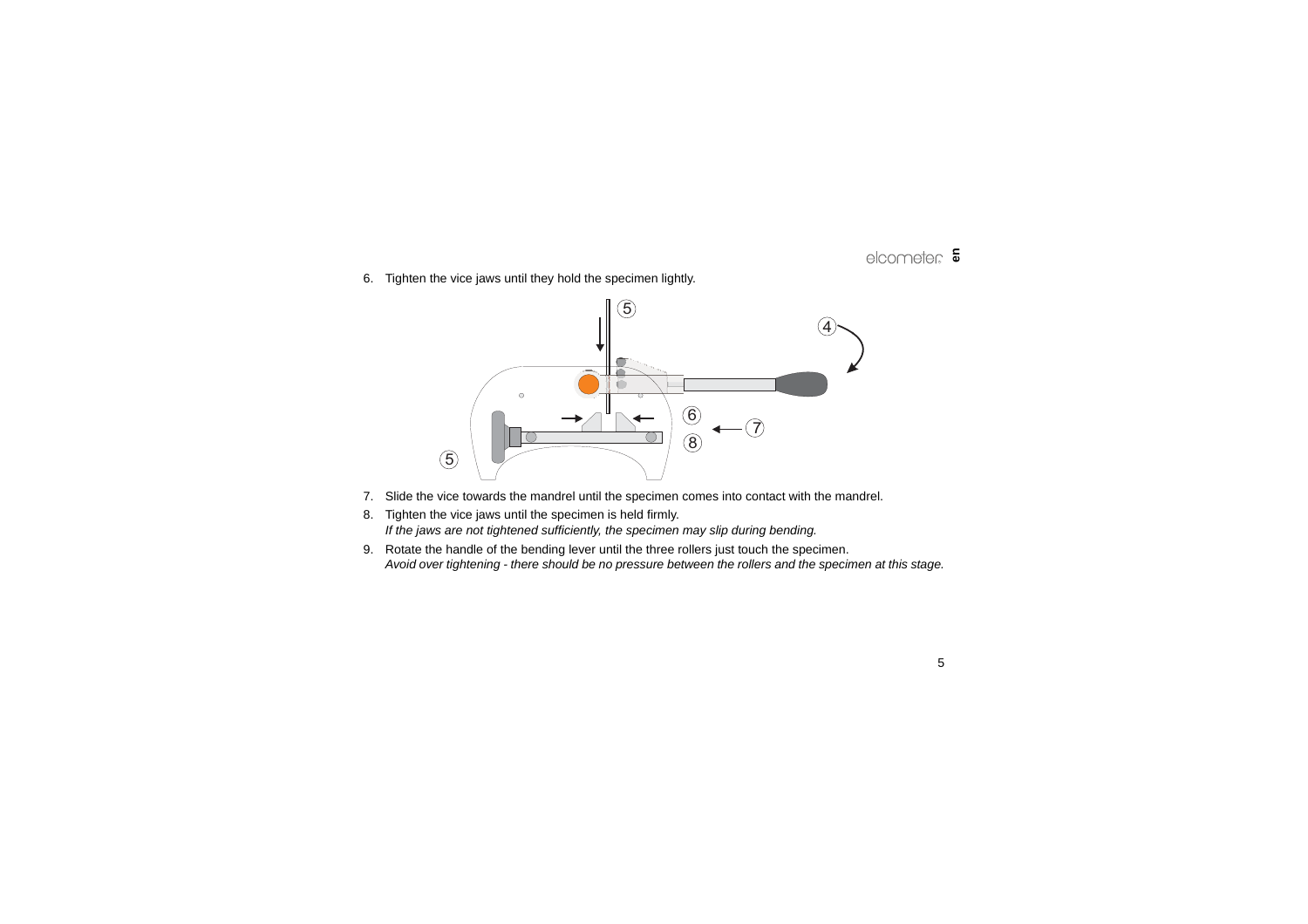- **&** elcometer
	- 10. Hold the bending lever firmly. With a smooth action, swing the lever anticlockwise until it reaches itsstop position.

The specimen will now be bent into a 'U' shape.

- 11. Swing the bending lever clockwise until it reaches its stop position.
- 12. Release the specimen from the vice jaws and remove.
- <span id="page-7-0"></span>13. Inspect the coating for damage.
- 14. If the coating is not damaged, select the next smallest mandrel inthe set<sup>1</sup> and repeat steps 2 to [13](#page-7-0)



until the smallest mandrel which produces no damage to the coating is determined.

<sup>1.</sup> Please note that this bending test can be also a 'Pass/Fail' test for a specific mandrel diameter.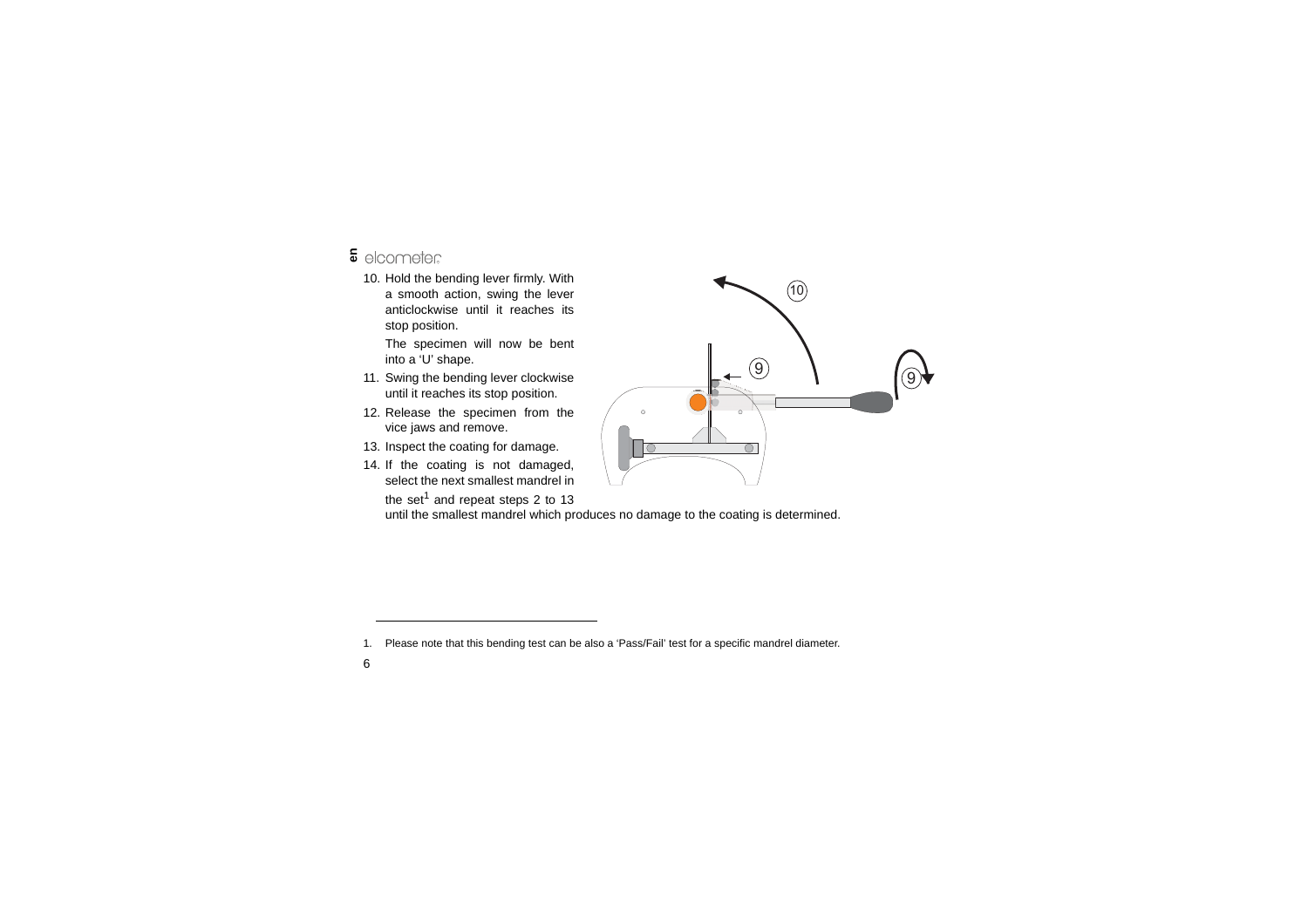### <span id="page-8-0"></span>**3 TECHNICAL SPECIFICATION**

### **3.1 Physical**

| Maximum width of specimen:  | 64 mm $(2.5")$                                                           |
|-----------------------------|--------------------------------------------------------------------------|
| Maximum length of specimen: | 80 to 100mm (3.15 to 3.93") depending on the size of the<br>mandrel used |
| Dimensions:                 | 320 mm x 135 mm x 130 mm<br>$(12.6" \times 5.3" \times 5.1")$            |
| Weight, excluding mandrels: | 4 kg (9 lb)                                                              |

### **3.2 Packaging**

The Elcometer 1506 Cylindrical Mandrel Bend Tester is packed in a cardboard and foam package. Please ensure that this packaging is disposed of in an environmentally sensitive manner. Consult your local Environmental Authority for further guidance.

### <span id="page-8-1"></span>**4 MAINTENANCE**

The Elcometer 1506 Cylindrical Mandrel Bend Tester is designed to give many years reliable service under normal operating and storage conditions.

Every 6 months, or sooner if used regularly, grease the threads and guides of the specimen vice and the bending lever roller carriage.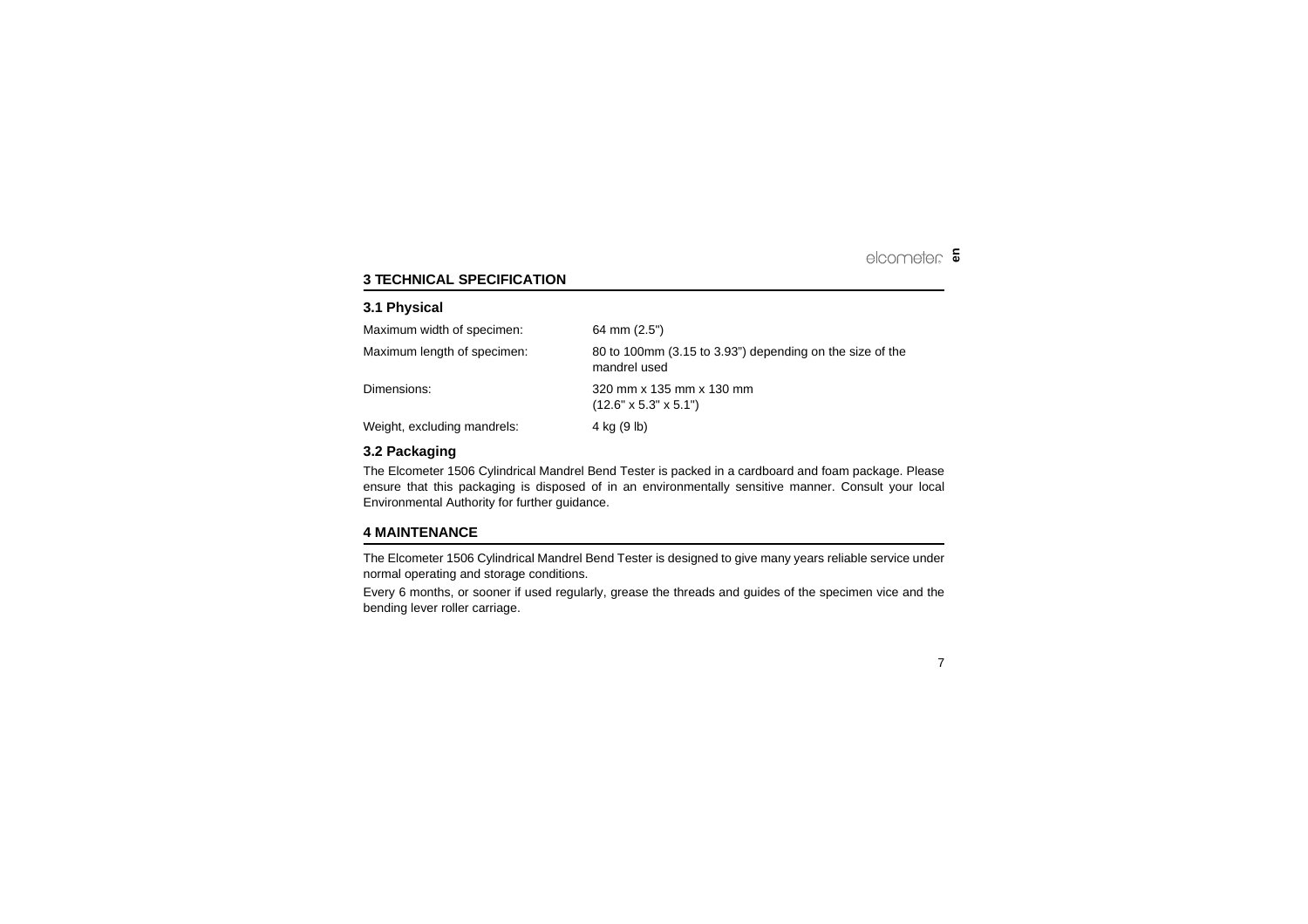### **&** elcometer

The tester does not contain any user-serviceable components. In the unlikely event of a fault, the Elcometer 1506 should be returned to your local Elcometer supplier or directly to Elcometer. The warranty will be invalidated if the instrument has been opened.

Details of Elcometer offices around the world are given on the outside cover of these operating instructions. Alternatively visit the Elcometer website, [www.elcometer.com](http://www.elcometer.com)

### <span id="page-9-0"></span>**5 ACCESSORIES**

A range of mandrel sizes is available to purchase either as a complete set or as individual mandrels.

| <b>Part Number</b> |
|--------------------|
| KT001506P201       |
| KT001506F002       |
| KT001506F003       |
| KT001506F004       |
| KT001506F005       |
| KT001506F006       |
| KT001506F007       |
| KT001506F014       |
| KT001506F015       |
| KT001506F016       |
|                    |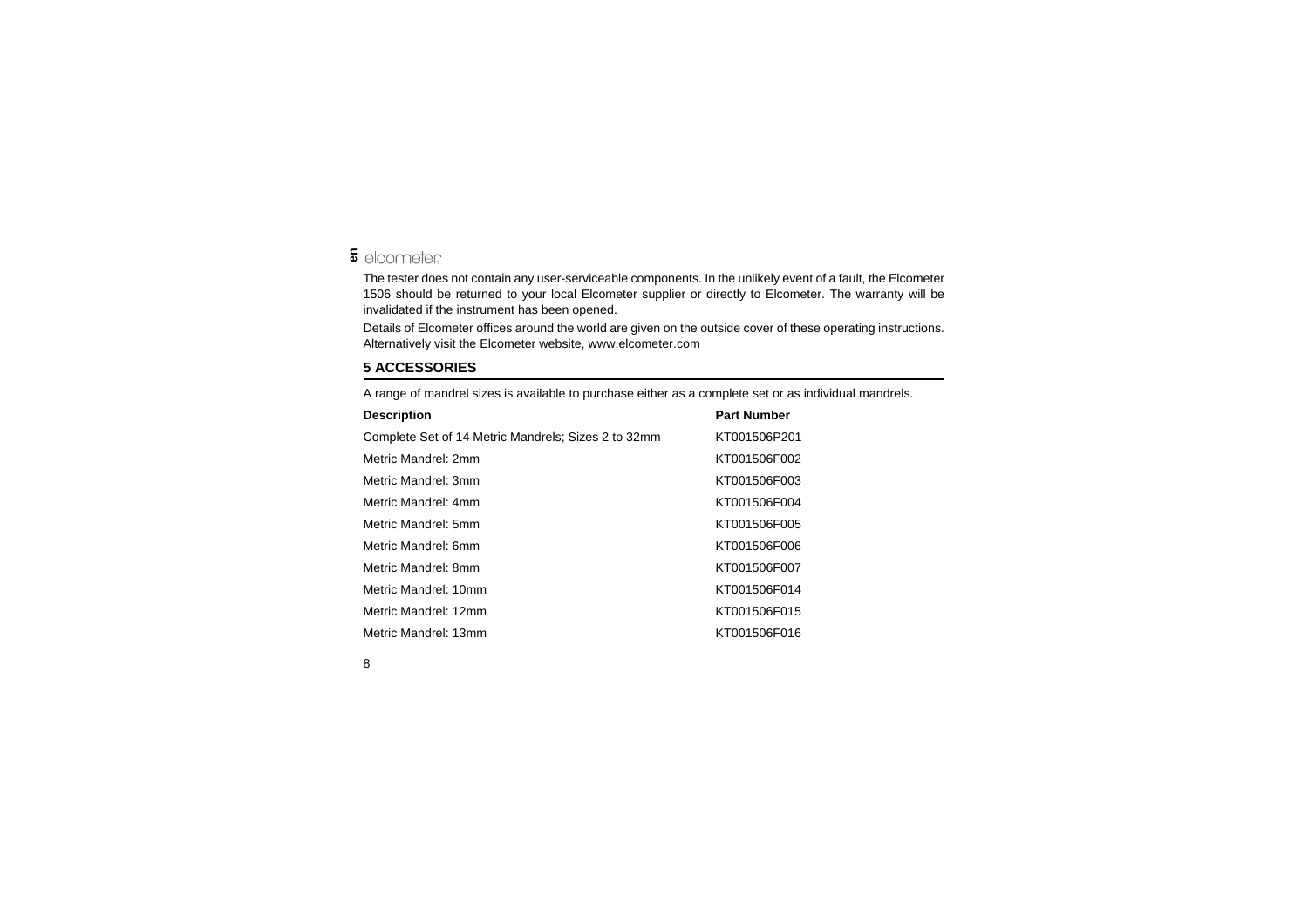Metric Mandrel: 16mm and the control of the Mandrel: 16mm and the control of the KT001506F017 Metric Mandrel: 19mm and a series and the Mandrel: 19mm and the Contract of the KT001506F018 Metric Mandrel: 20mm and the control of the Mandrel: 20mm and the control of the KT001506F019 Metric Mandrel: 25mm KT001506F020Metric Mandrel: 32mm and the state of the Mandrel: 32mm and the state of the MT001506F021

Complete Set of 7 Imperial Mandrels; Sizes 1/8 to 1" KTUS1506P201 Imperial Mandrel: 1/8" Mandrel: 1/8" Mandrel: 1/8" Mandrel: 1/8" Mandrel: 1/8" Mandrel: 1/8" Mandrel: 1/8" Mandrel: 1/8" Mandrel: 1/8" Mandrel: 1/8" Mandrel: 1/8" Mandrel: 1/8" Mandrel: 1/8" Mandrel: 1/8" Mandrel: 1/8" Man Imperial Mandrel: 1/4" and a set of the set of the State State State State State State State State State State State State State State State State State State State State State State State State State State State State Sta Imperial Mandrel: 3/8" and a set of the set of the STUS1506F024 Imperial Mandrel: 1/2" and a set of the set of the KTUS1506F025 Imperial Mandrel: 5/8" Mandrel: 5/8" Mandrel: 5/8" Mandrel: 5/8" Mandrel: EUS1506F026 Imperial Mandrel: 3/4" KTUS1506F027 Imperial Mandrel: 1" KTUS1506F028

# **Description**<br> **Part Number**

# **Description**<br> **Part Number**